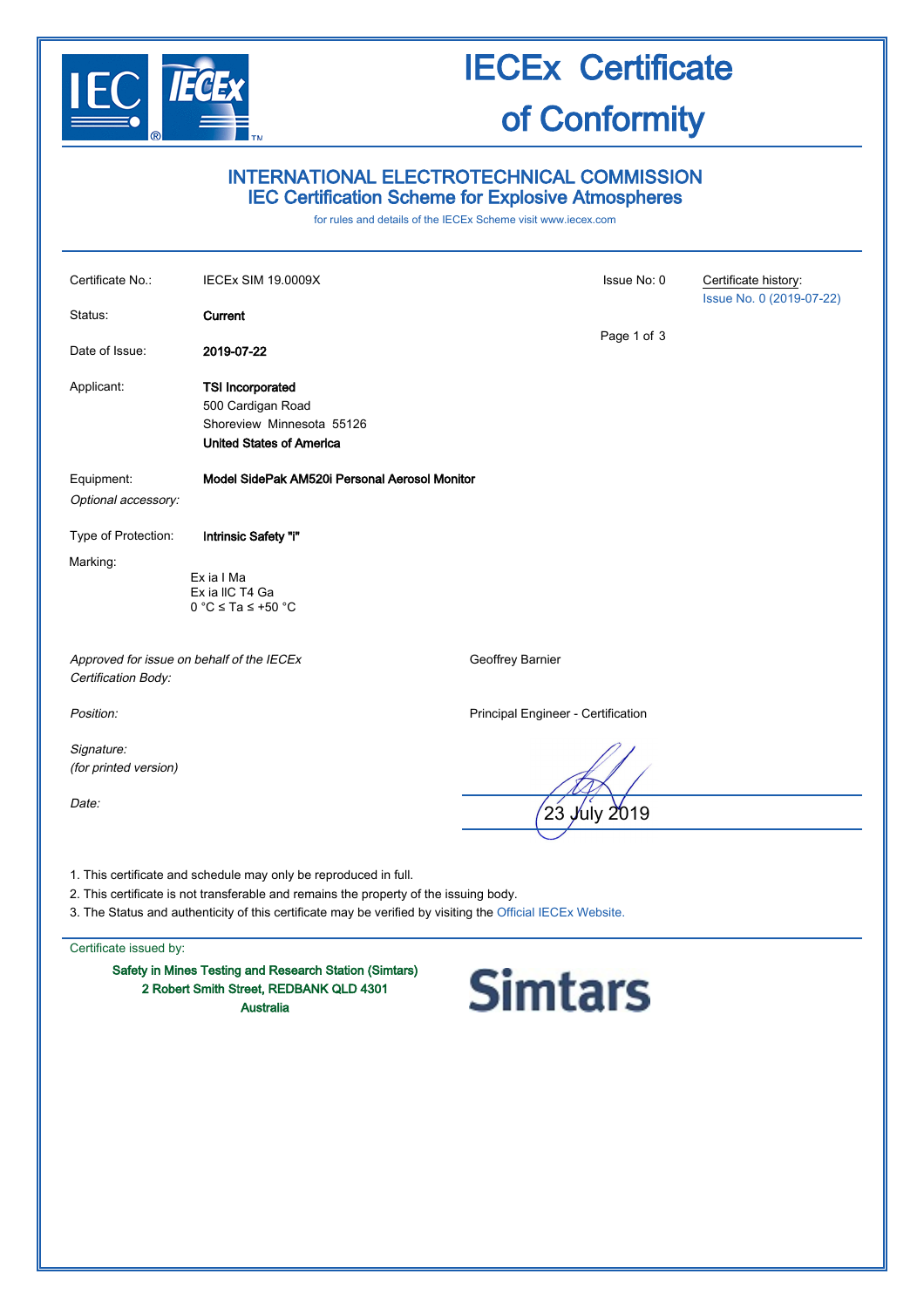

| Certificate No: | <b>IECEX SIM 19.0009X</b>                                                                                    | Issue No: 0 |
|-----------------|--------------------------------------------------------------------------------------------------------------|-------------|
| Date of Issue:  | 2019-07-22                                                                                                   | Page 2 of 3 |
| Manufacturer:   | <b>TSI Incorporated</b><br>500 Cardigan Road<br>Shoreview Minnesota 55126<br><b>United States of America</b> |             |

Additional Manufacturing location(s):

This certificate is issued as verification that a sample(s), representative of production, was assessed and tested and found to comply with the IEC Standard list below and that the manufacturer's quality system, relating to the Ex products covered by this certificate, was assessed and found to comply with the IECEx Quality system requirements. This certificate is granted subject to the conditions as set out in IECEx Scheme Rules, IECEx 02 and Operational Documents as amended.

#### STANDARDS:

The apparatus and any acceptable variations to it specified in the schedule of this certificate and the identified documents, was found to comply with the following standards:

| IEC 60079-0:2011<br>Edition:6.0   | Explosive atmospheres - Part 0: General requirements                          |
|-----------------------------------|-------------------------------------------------------------------------------|
| IEC 60079-11: 2011<br>Edition:6.0 | Explosive atmospheres - Part 11: Equipment protection by intrinsic safety "i" |

This Certificate does not indicate compliance with electrical safety and performance requirements other than those expressly included in the

Standards listed above.

#### TEST & ASSESSMENT REPORTS:

A sample(s) of the equipment listed has successfully met the examination and test requirements as recorded in

Test Report:

[GB/SIR/ExTR18.0175/00](http://iecex.iec.ch/extr/GB.SIR.ExTR18.0175.00) [GB/SIR/ExTR19.0027/00](http://iecex.iec.ch/extr/GB.SIR.ExTR19.0027.00)

Quality Assessment Report:

[CA/CSA/QAR16.0008/01](http://iecex.iec.ch/qar/CA.CSA.QAR16.0008.01)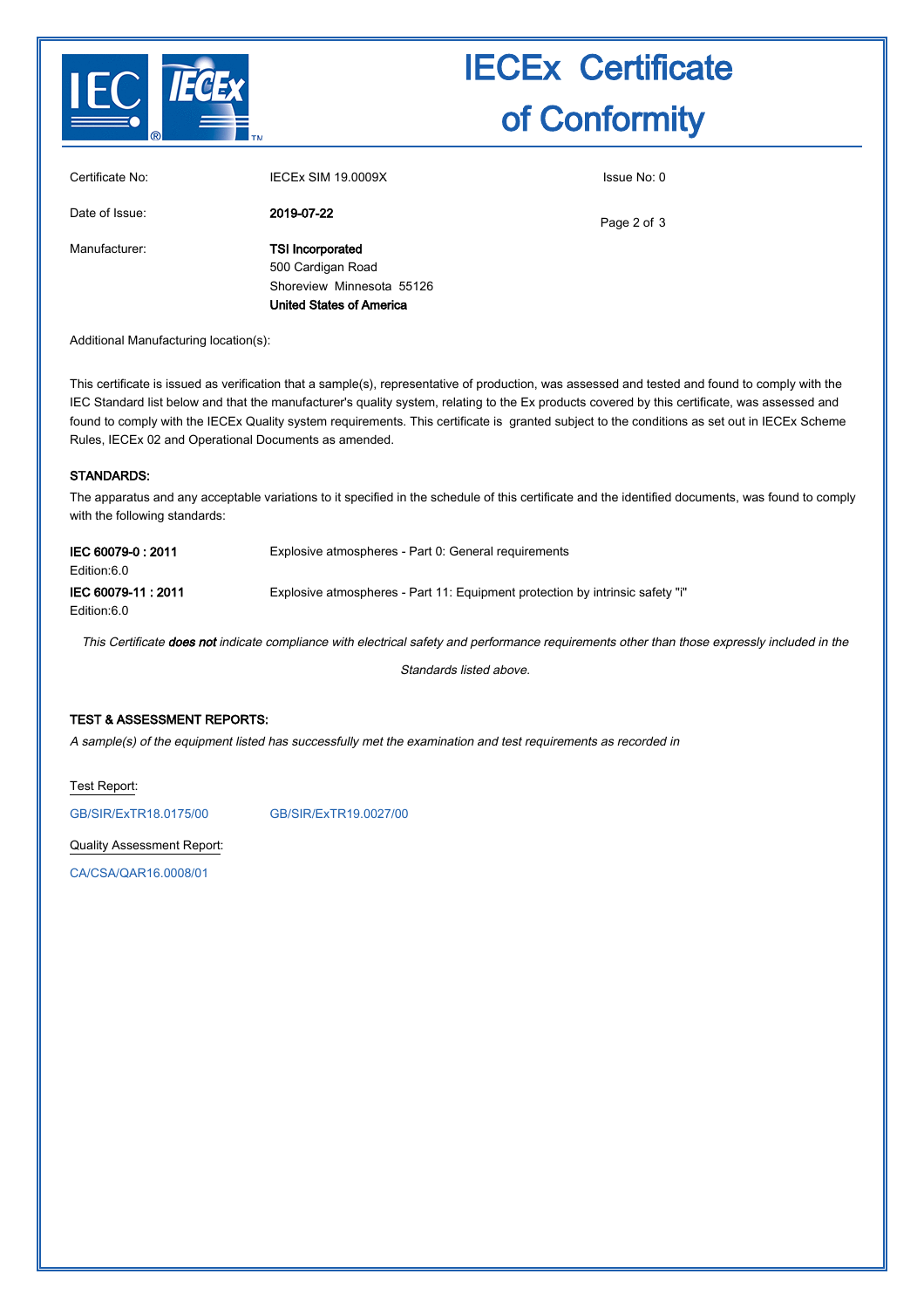

| Certificate No:   | <b>IECEx SIM 19.0009X</b> |          | Issue No: 0 |
|-------------------|---------------------------|----------|-------------|
| Date of Issue:    | 2019-07-22                |          | Page 3 of 3 |
|                   |                           | Schedule |             |
| <b>EQUIPMENT:</b> |                           |          |             |

Equipment and systems covered by this certificate are as follows:

The SidePak AM520i Personal Aerosol Monitor is a portable, battery-powered device designed to continuously measure the particle mass concentration of the ambient atmosphere. The Sidepak AM520i contains an IEC Class I approved laser assembly. External air is drawn through an inlet into an internal optical chamber where the scattered laser l¡ght is measured to determine particle mass concentration. The Sidepak AM520i is contained within a polymeric enclosure having an inlet and an outlet port for the ambient flow path and an external USB connection. The removable battery pack contains a barrel-type DC connector used for charging the pack outside of the hazardous area. The user interacts with the instrument through a membrane switch on the front of the enclosure. The equipment has approximate overall dimensions of 87.63 mm (W) x 129.03 mm (H) x 75.44 mm (D).

#### SPECIFIC CONDITIONS OF USE: YES as shown below:

The AM520i Personal Aerosol Monitor shall only be used in conjunction with battery pack assembly model number 803322.

For applications in the hazardous area, connection to the Micro USB 2.0 Type B port terminal shall not be made. When used outside of the hazardous area, the USB terminal may be connected to non-intrinsically safe mating Micro USB 2.0 Type B port of a computer that shall be powered only by a certified safety extra low-voltage (SELV) supply (per IEC 60950) having a Um output voltage limit of [25 Vdc at 90 Watts].

The AM520i shall only be charged in the non-hazardous area using the charger specifically supplied for use with the unit approved as SELV or Class 2 equipment against IEC 60950. The maximum output voltage from the charger shall not exceed 12 Vdc.

Connector J201 on the Main board shall not be used as a condition of this certification.

#### Annex:

[IECEx SIM 19.0009X-0 AM520i Annex.pdf](http://iecex.iec.ch/cert/IECExSIM19.00090/$File/IECEx SIM 19.0009X-0 AM520i Annex.pdf)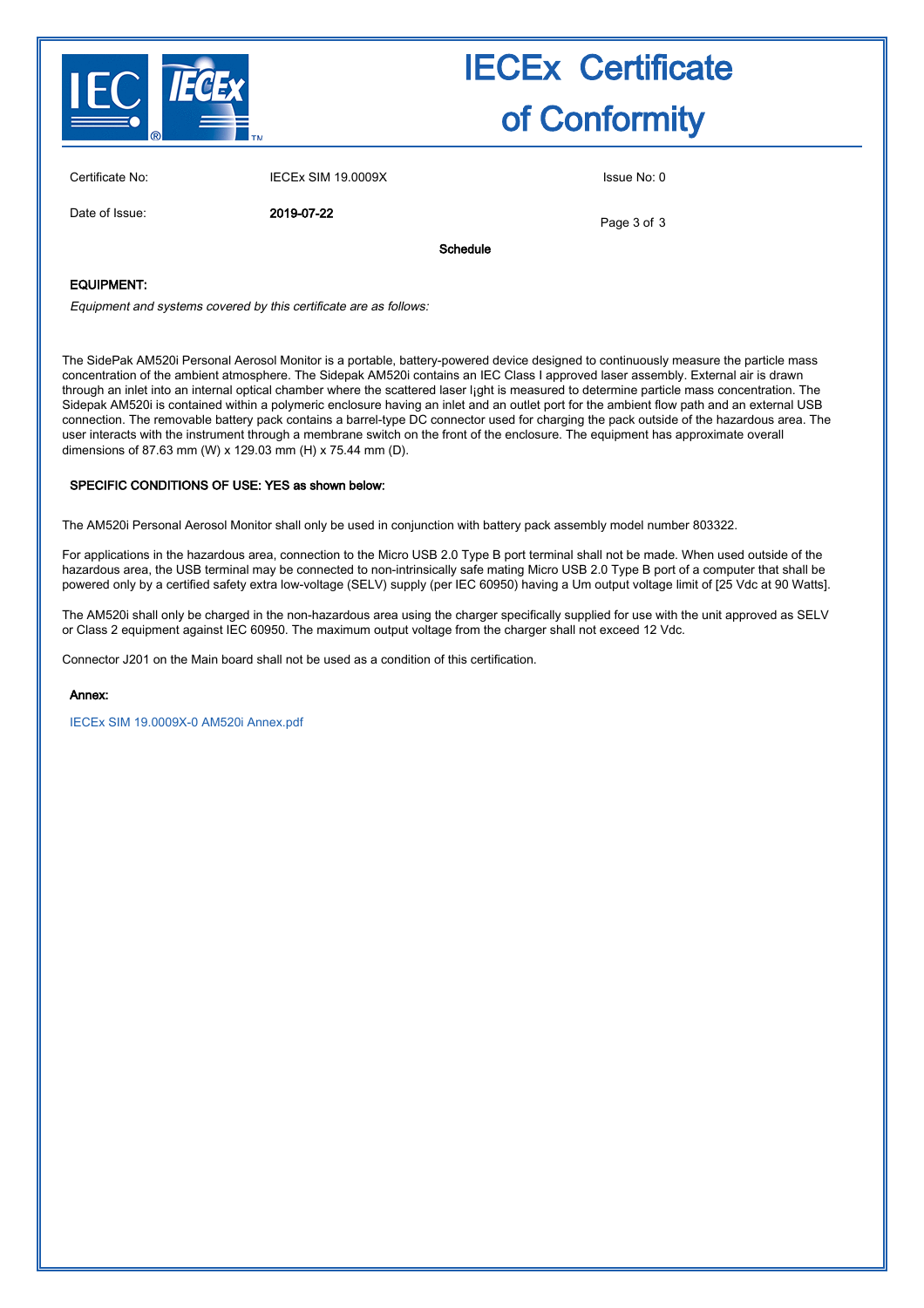

Certificate No.: **IECEx SIM 19.0009X** Issue No.: 0<br>**Annex** P

Page 1 of 2

### **Manufacturer's documents: Drawings associated with Issue 0:**

| <b>Drawing No</b> | <b>Pages</b> | <b>Subject</b>                                  | Rev. | <b>Date</b>      |
|-------------------|--------------|-------------------------------------------------|------|------------------|
| <b>AM5201</b>     | 5            | SidePak AM520i Aerosol Monitor (IS ver.) BOM    | в    |                  |
| 6009036           | 1 of 1       | <b>COVER, FRONT, AM520</b>                      | Е    | 22-FEB-18        |
| 6009037           | 1 of 1       | <b>BOTTOM COVER, AM520</b>                      | C    | 21-FEB-17        |
| 6009102           | 1            | <b>PCA AM520 BATTERY CONNECTION BOM</b>         | в    |                  |
| 6011380           | 1            | PCA IS AM520 MAIN BOM                           | A    |                  |
| 6011382           | 1            | PCA IS AM520 DISPLAY BOM                        | A    |                  |
| 6011385           | 1            | <b>PCA AM520 BATTERY PACK BOM</b>               | в    |                  |
| 10000034517       | 1 of 1       | AM520I EXPLODED VIEW DRAWING                    | C    | 23 JUL 18        |
| 10000034518       | 1 of 1       | BATTERY PACK, EXPLODED VIEW AM520i              | в    | 23 JUL 18        |
| 10000035222       | 1 of 1       | AM520 DISPLAY ASSEMBLY                          | в    | 23 JUL 18        |
| 10000043987       | 1 to 4 of 4  | Assembly Procedure FOR 6011384                  | A    | 5/23/2018        |
| 10000044903       | 1 of 1       | DECAL BATTERY PACK, AM520i/AM520                | A    | <b>30 AUG 18</b> |
| 6009443           | 1 of 1       | CLIP, BELT AM520                                | C    | 03 OCT 18        |
| 10000047890       | 6            | <b>MNL AM520 SIDEPAK AGENCY DWG !!SIMTARS!!</b> | A    | 07/03/2019       |
| 10000045902       | 1 to 4 of 4  | <b>MEMBRANE SWITCH</b>                          | A    | 16-NOV-18        |
| 10000047402       | 1 of 1       | <b>AM520i LABEL SET</b>                         | A    | <b>10 MAY 19</b> |

Certificate issued by:

**Safety in Mines Testing and Research Station (Simtars) 2 Robert Smith Street REDBANK QLD 4301 Australia**